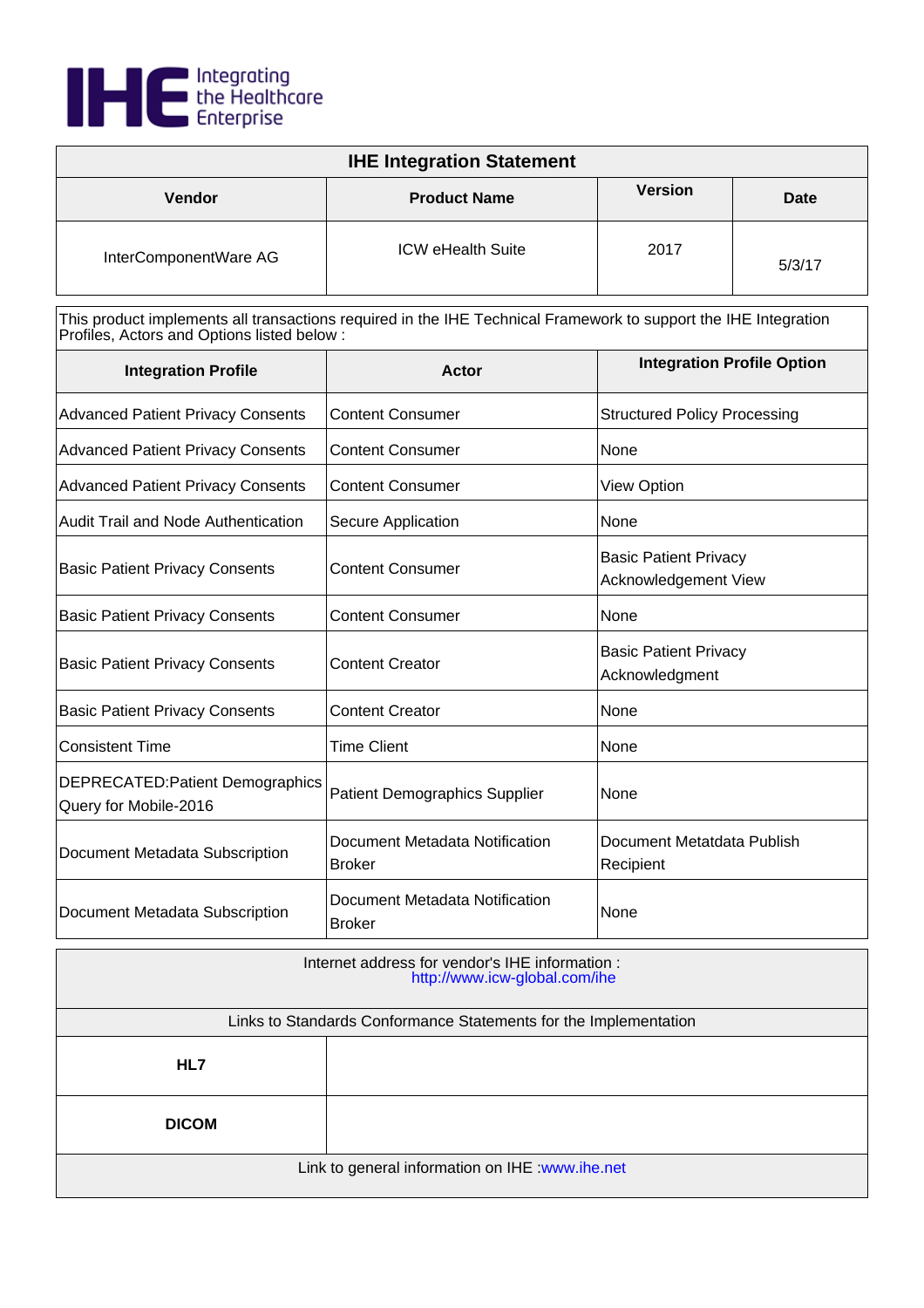

| <b>IHE Integration Statement</b> |                          |                |        |
|----------------------------------|--------------------------|----------------|--------|
| <b>Vendor</b>                    | <b>Product Name</b>      | <b>Version</b> | Date   |
| InterComponentWare AG            | <b>ICW eHealth Suite</b> | 2017           | 5/3/17 |

| <b>Integration Profile</b>                             | Actor                                              | <b>Integration Profile Option</b> |
|--------------------------------------------------------|----------------------------------------------------|-----------------------------------|
| Document Metadata Subscription                         | Document Metadata Notification<br>Recipient        | None                              |
| Document Metadata Subscription                         | Document Metadata Subscriber                       | None                              |
| <b>Healthcare Provider Directory</b>                   | <b>Provider Information Directory</b>              | <b>Provider Information Feed</b>  |
| <b>Healthcare Provider Directory</b>                   | <b>Provider Information Directory</b>              | None                              |
| Mobile access to Health Documents                      | <b>Document Recipient</b>                          | None                              |
| Mobile access to Health Documents                      | Document Responder                                 | None                              |
| <b>Multi-Patient Queries</b>                           | <b>Document Registry</b>                           | None                              |
| <b>Patient Administration Management</b>               | <b>Patient Encounter Consumer</b>                  | None                              |
| <b>Patient Demographics Query</b>                      | <b>Patient Demographics Consumer</b>               | None                              |
| <b>Patient Demographics Query</b>                      | <b>Patient Demographics Supplier</b>               | None                              |
| Patient Demographic Query HL7 V3                       | <b>Patient Demographics Supplier</b>               | <b>Continuation Option</b>        |
| Patient Demographic Query HL7 V3                       | <b>Patient Demographics Supplier</b>               | None                              |
| Patient Identifier Cross-referencing for<br><b>MPI</b> | <b>Patient Identity Source</b>                     | None                              |
| Patient Identifier Cross-referencing for<br><b>MPI</b> | <b>Patient Identity Cross-reference</b><br>Manager | None                              |

| Internet address for vendor's IHE information :<br>http://www.icw-global.com/ihe |  |
|----------------------------------------------------------------------------------|--|
| Links to Standards Conformance Statements for the Implementation                 |  |
| HL7                                                                              |  |
| <b>DICOM</b>                                                                     |  |
| Link to general information on IHE : www.ihe.net                                 |  |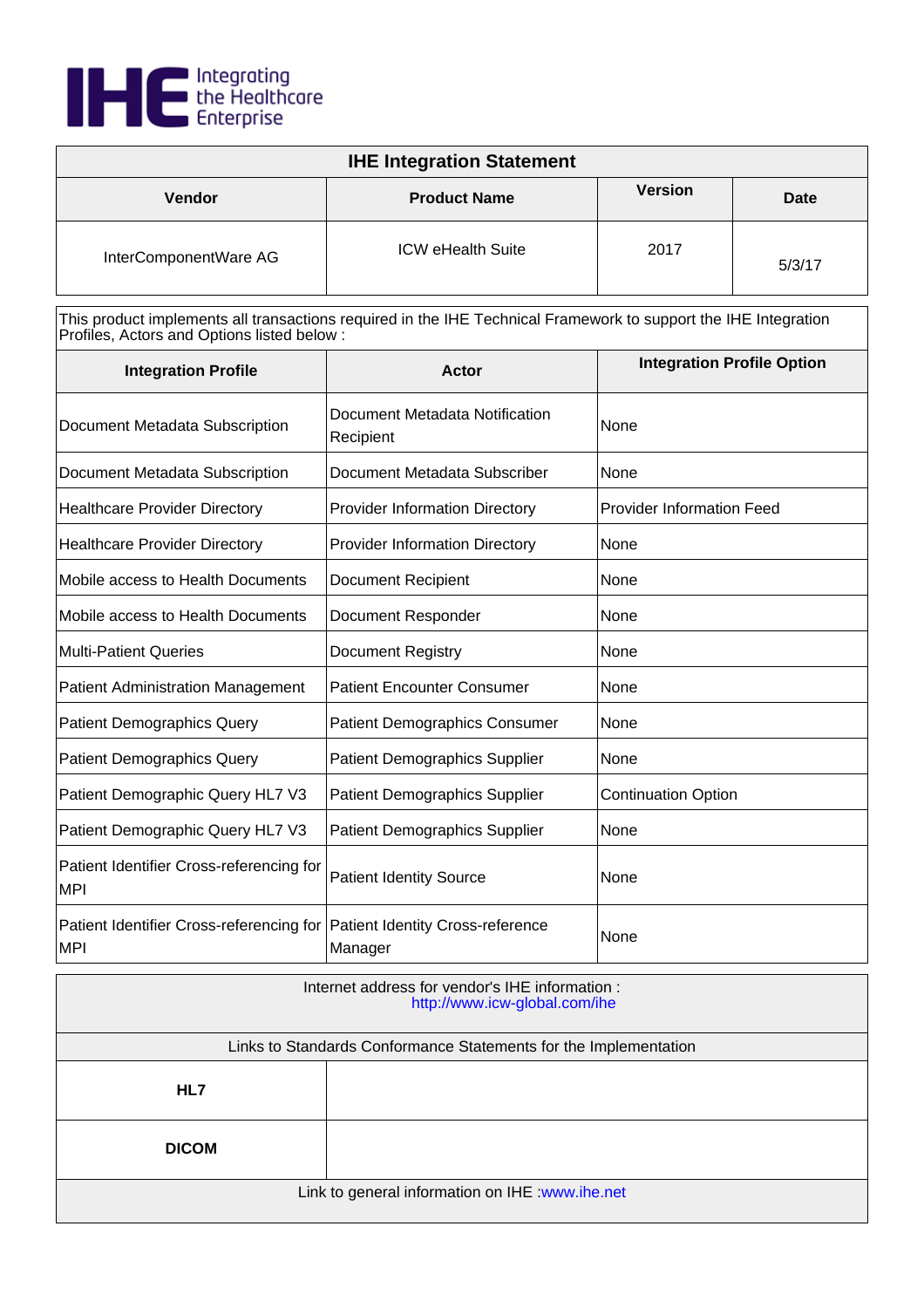

| <b>IHE Integration Statement</b> |                          |                |        |
|----------------------------------|--------------------------|----------------|--------|
| Vendor                           | <b>Product Name</b>      | <b>Version</b> | Date   |
| InterComponentWare AG            | <b>ICW eHealth Suite</b> | 2017           | 5/3/17 |

| <b>Integration Profile</b>                          | <b>Actor</b>                                       | <b>Integration Profile Option</b>     |
|-----------------------------------------------------|----------------------------------------------------|---------------------------------------|
| Patient Identifier Cross-reference for<br>Mobile    | <b>Patient Identity Cross-reference</b><br>Manager | None                                  |
| <b>Patient Identifier Cross-Reference</b><br>HL7 V3 | Patient Identity Cross-reference<br>Manager        | None                                  |
| <b>Cross-Community Access</b>                       | <b>Initiating Gateway</b>                          | <b>XDS Affinity Domain</b>            |
| <b>Cross-Community Access</b>                       | <b>Initiating Gateway</b>                          | None                                  |
| <b>Cross-Community Access</b>                       | <b>Initiating Gateway</b>                          | Asynchronous Web Services<br>Exchange |
| <b>Cross-Community Access</b>                       | <b>Responding Gateway</b>                          | None                                  |
| <b>Cross-Community Fetch</b>                        | <b>Initiating Gateway</b>                          | Asynchronous Web Services<br>Exchange |
| <b>Cross-Community Fetch</b>                        | <b>Initiating Gateway</b>                          | None                                  |
| <b>Cross-Community Fetch</b>                        | <b>Responding Gateway</b>                          | None                                  |
| <b>Cross Community Patient Discovery</b>            | <b>Initiating Gateway</b>                          | None                                  |
| <b>Cross Community Patient Discovery</b>            | <b>Initiating Gateway</b>                          | Asynchronous Web Services<br>Exchange |
| <b>Cross Community Patient Discovery</b>            | <b>Responding Gateway</b>                          | None                                  |

| Internet address for vendor's IHE information :<br>http://www.icw-global.com/ihe |  |
|----------------------------------------------------------------------------------|--|
| Links to Standards Conformance Statements for the Implementation                 |  |
| HL7                                                                              |  |
| <b>DICOM</b>                                                                     |  |
| Link to general information on IHE : www.ihe.net                                 |  |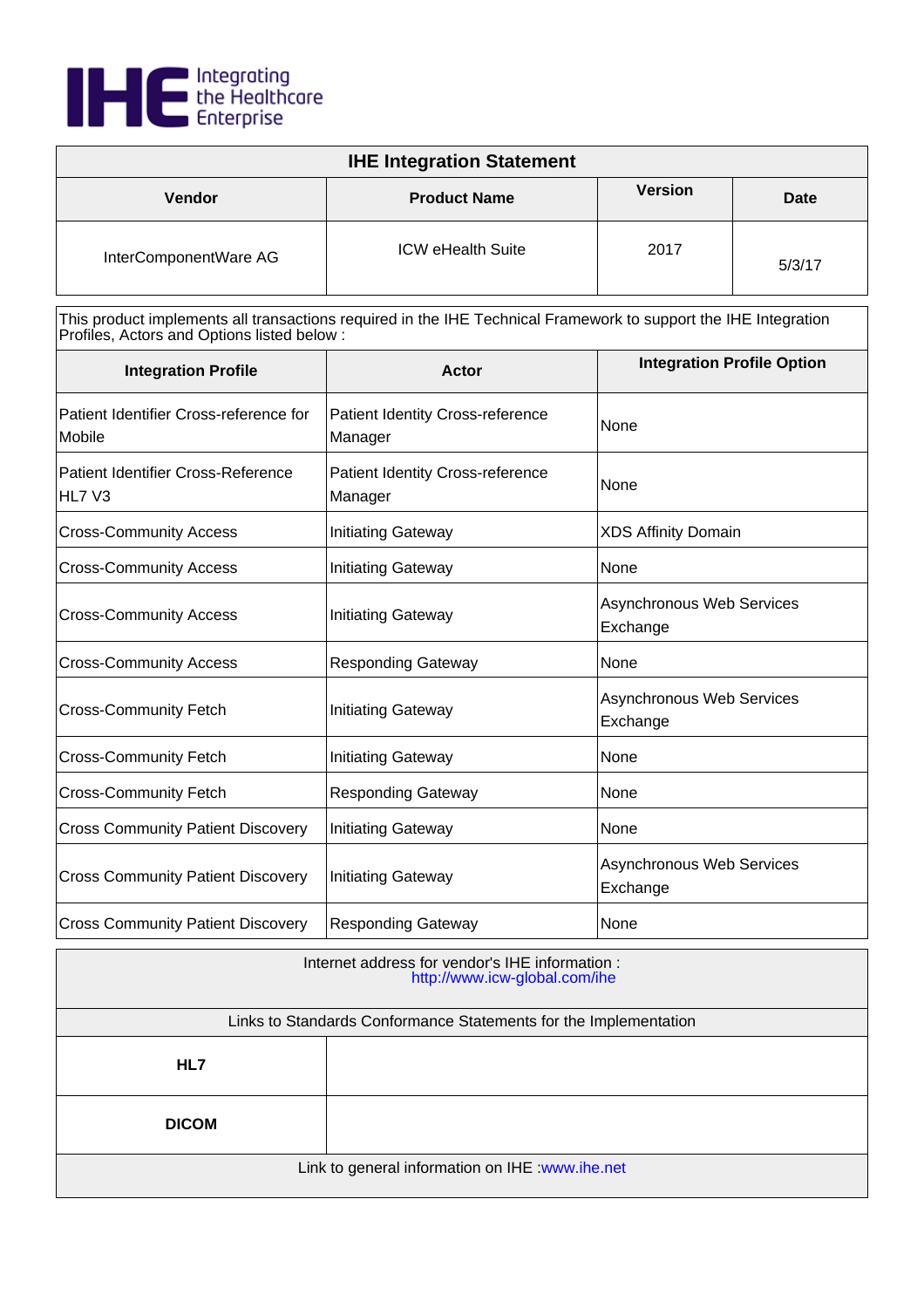

| <b>IHE Integration Statement</b> |                          |                |        |
|----------------------------------|--------------------------|----------------|--------|
| <b>Vendor</b>                    | <b>Product Name</b>      | <b>Version</b> | Date   |
| InterComponentWare AG            | <b>ICW eHealth Suite</b> | 2017           | 5/3/17 |

| <b>Integration Profile</b>                                         | Actor                             | <b>Integration Profile Option</b>              |
|--------------------------------------------------------------------|-----------------------------------|------------------------------------------------|
| <b>Cross-Enterprise Document Reliable</b><br>Interchange           | <b>Document Recipient</b>         | None                                           |
| <b>Cross-Enterprise Document Reliable</b><br>Interchange           | <b>Document Recipient</b>         | <b>Basic Patient Privacy Enforcement</b>       |
| <b>Cross-Enterprise Document Reliable</b><br>Interchange           | <b>Document Recipient</b>         | <b>Accepts Limited Metadata</b>                |
| <b>Cross-Enterprise Document Reliable</b><br>Interchange           | <b>Document Recipient</b>         | Document Metadata Update                       |
| <b>Cross-Enterprise Document Reliable</b><br>Interchange           | <b>Document Source</b>            | <b>Basic Patient Privacy Enforcement</b>       |
| <b>Cross-Enterprise Document Reliable</b><br>Interchange           | <b>Document Source</b>            | None                                           |
| <b>Cross-Enterprise Document Reliable</b><br>Interchange of Images | Imaging Document Recipient        | None                                           |
| <b>Cross-Enterprise Document Reliable</b><br>Interchange of Images | <b>Imaging Document Recipient</b> | <b>PDF Report</b>                              |
| <b>Cross-Enterprise Document Reliable</b><br>Interchange of Images | <b>Imaging Document Recipient</b> | CDA Imaging Report with Structured<br>Headings |
| <b>Cross-Enterprise Document Reliable</b><br>Interchange of Images | <b>Imaging Document Recipient</b> | <b>CDA Wrapped Text Report</b>                 |

| Internet address for vendor's IHE information :<br>http://www.icw-global.com/ihe |  |
|----------------------------------------------------------------------------------|--|
| Links to Standards Conformance Statements for the Implementation                 |  |
| HL7                                                                              |  |
| <b>DICOM</b>                                                                     |  |
| Link to general information on IHE : www.ihe.net                                 |  |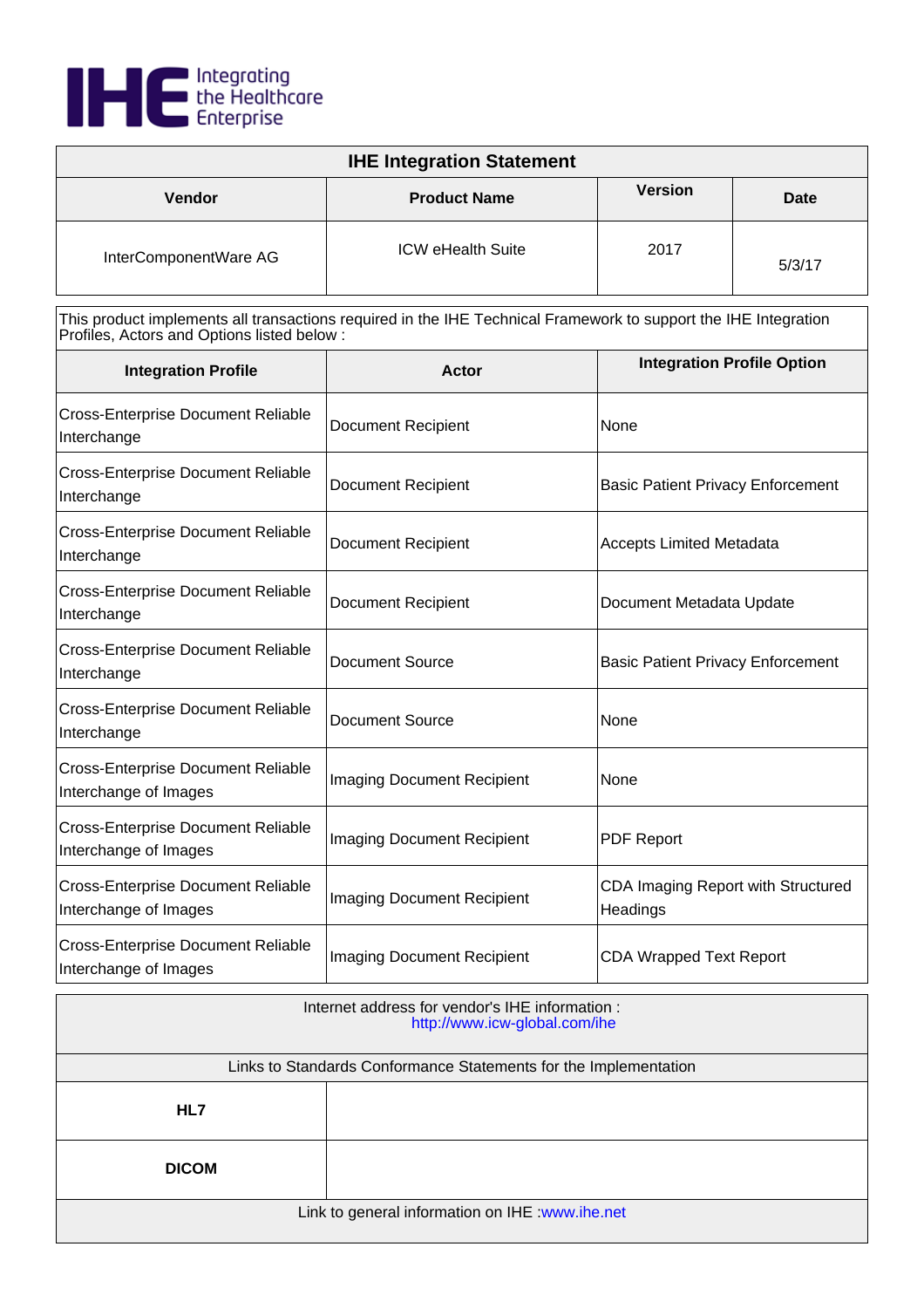

| <b>IHE Integration Statement</b> |                          |                |        |
|----------------------------------|--------------------------|----------------|--------|
| <b>Vendor</b>                    | <b>Product Name</b>      | <b>Version</b> | Date   |
| InterComponentWare AG            | <b>ICW eHealth Suite</b> | 2017           | 5/3/17 |

| <b>Integration Profile</b>                                         | Actor                             | <b>Integration Profile Option</b>        |  |
|--------------------------------------------------------------------|-----------------------------------|------------------------------------------|--|
| <b>Cross-Enterprise Document Reliable</b><br>Interchange of Images | <b>Imaging Document Recipient</b> | Sharing of DICOM SOP Instance            |  |
| <b>Cross-Enterprise Document Sharing</b>                           | <b>Document Registry</b>          | Document Metadata Update                 |  |
| <b>Cross-Enterprise Document Sharing</b>                           | <b>Document Registry</b>          | None                                     |  |
| <b>Cross-Enterprise Document Sharing</b>                           | <b>Document Registry</b>          | Patient Identity Feed (HL7 V2)           |  |
| <b>Cross-Enterprise Document Sharing</b>                           | <b>Document Registry</b>          | Patient Identity Feed (HL7 V3)           |  |
| <b>Cross-Enterprise Document Sharing</b>                           | <b>Document Registry</b>          | <b>On-Demand Documents</b>               |  |
| <b>Cross-Enterprise Document Sharing</b>                           | Document Registry                 | Reference ID                             |  |
| <b>Cross-Enterprise Document Sharing</b>                           | <b>Document Registry</b>          | Asynchronous Web Services<br>Exchange    |  |
| <b>Cross-Enterprise Document Sharing</b>                           | <b>Document Repository</b>        | None                                     |  |
| <b>Cross-Enterprise Document Sharing</b>                           | <b>Document Source</b>            | <b>Folder Management</b>                 |  |
| <b>Cross-Enterprise Document Sharing</b>                           | <b>Document Source</b>            | None                                     |  |
| <b>Cross-Enterprise Document Sharing</b>                           | <b>Document Source</b>            | <b>Basic Patient Privacy Enforcement</b> |  |
| <b>Cross-Enterprise Document Sharing</b>                           | <b>On-Demand Document Source</b>  | None                                     |  |
| <b>Cross-Enterprise Document Sharing</b>                           | <b>On-Demand Document Source</b>  | <b>Basic Patient Privacy Enforcement</b> |  |
| <b>Cross-Enterprise Document Sharing</b>                           | <b>Patient Identity Source</b>    | Patient Identity Feed (HL7 V2)           |  |

| Internet address for vendor's IHE information :<br>http://www.icw-global.com/ihe |  |  |
|----------------------------------------------------------------------------------|--|--|
| Links to Standards Conformance Statements for the Implementation                 |  |  |
| HL7                                                                              |  |  |
| <b>DICOM</b>                                                                     |  |  |
| Link to general information on IHE : www.ihe.net                                 |  |  |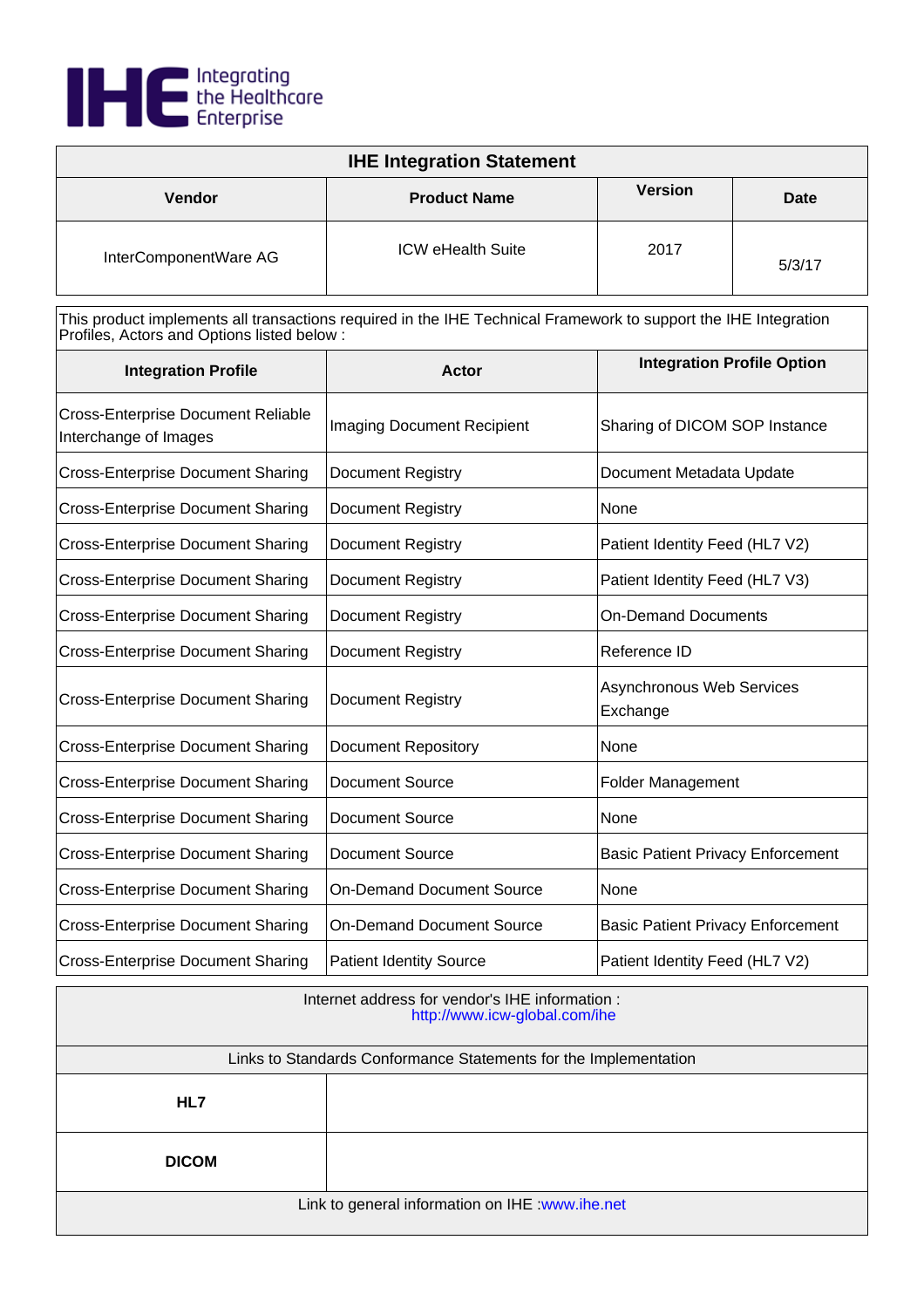

| <b>IHE Integration Statement</b> |                          |                |        |
|----------------------------------|--------------------------|----------------|--------|
| <b>Vendor</b>                    | <b>Product Name</b>      | <b>Version</b> | Date   |
| InterComponentWare AG            | <b>ICW eHealth Suite</b> | 2017           | 5/3/17 |

| <b>Integration Profile</b>                                       | <b>Actor</b>                                       | <b>Integration Profile Option</b> |  |
|------------------------------------------------------------------|----------------------------------------------------|-----------------------------------|--|
| <b>Cross-Enterprise Document Sharing</b>                         | <b>Patient Identity Source</b>                     | None                              |  |
| <b>Cross-Enterprise Document Sharing</b>                         | <b>Patient Identity Source</b>                     | Patient Identity Feed (HL7 V3)    |  |
| <b>Cross-Enterprise Document Sharing</b><br>for Imaging          | Document Registry                                  | None                              |  |
| <b>Cross-Enterprise Document Sharing</b><br>for Imaging          | <b>Document Repository</b>                         | None                              |  |
| <b>Cross-Enterprise Document Sharing</b><br>of Scanned Documents | <b>Content Consumer</b>                            | <b>View Option</b>                |  |
| <b>Cross-Enterprise Document Sharing</b><br>of Scanned Documents | <b>Content Consumer</b>                            | None                              |  |
| <b>Cross-Enterprise Document Workflow</b>                        | <b>Content Creator</b>                             | None                              |  |
| <b>XAD-PID Change Management</b>                                 | <b>Document Registry</b>                           | None                              |  |
| <b>XAD-PID Change Management</b>                                 | <b>Patient Identity Cross-reference</b><br>Manager | None                              |  |
| <b>Cross Enterprise User Assertion</b>                           | X-Service Provider                                 | None                              |  |
| <b>Cross Enterprise User Assertion</b>                           | X-Service Provider                                 | Subject-Role                      |  |
| <b>Cross Enterprise User Assertion</b>                           | X-Service Provider                                 | PurposeOfUse                      |  |
| <b>Cross Enterprise User Assertion</b>                           | X-Service User                                     | None                              |  |

| Internet address for vendor's IHE information :<br>http://www.icw-global.com/ihe |  |  |
|----------------------------------------------------------------------------------|--|--|
| Links to Standards Conformance Statements for the Implementation                 |  |  |
| HL7                                                                              |  |  |
| <b>DICOM</b>                                                                     |  |  |
| Link to general information on IHE : www.ihe.net                                 |  |  |